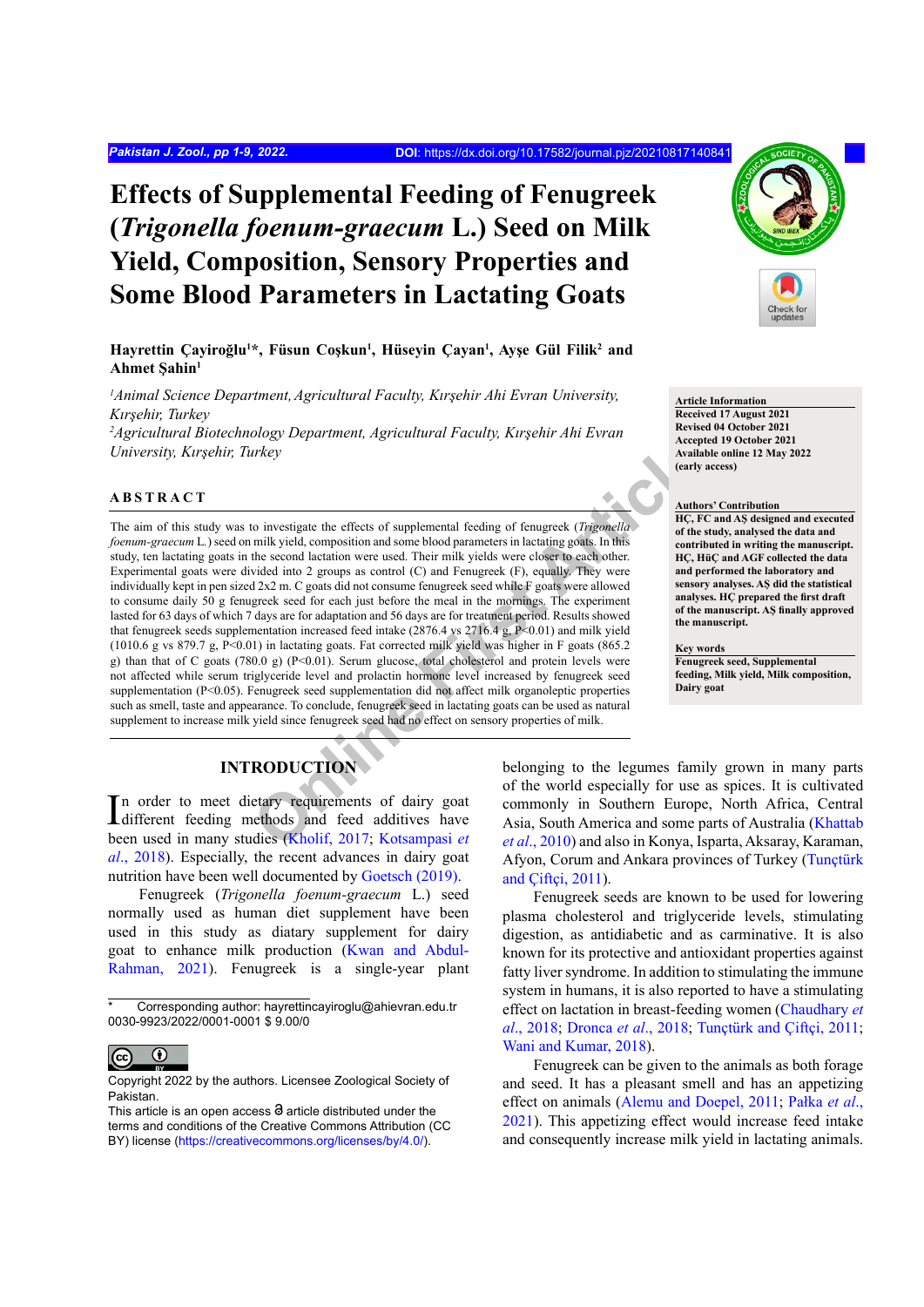Fenugreek seed contain high amount of protein, vitamins and essential amino acids. It is well digested by ruminants. It contains approximately 46.0-58.0% carbohydrates, 23.0- 28.5% crude protein, 4.0-10.0% ether extract, 9.3% crude fiber and 3.2-4.2% crude ash ([Degirmencioglu](#page-6-4) *et al*., 2016; [Dronca](#page-6-2) *et al*., 2018; [Özçelik and Şahin, 2018](#page-7-5); [Pavlovskaya](#page-7-6) [and Nesterova, 2013;](#page-7-6) [Tunçtürk and Çiftçi, 2011;](#page-8-0) [Wani and](#page-8-1) [Kumar, 2018](#page-8-1)). Additionally, its seeds contain biochemical components such as galactomannan, saponin, coumarin, fenugreekine, nicotinic acid, sapogenin, phytic acid, scopoletin, trigonellin and diosgenin. It is also rich in amino acids valine, phenylalanine, lysine, glycine, aspartic acid, glutamic acid, serine and leucine contents [\(Degirmencioglu](#page-6-4) *et al*., 2016; Pałka *et al*., 2021). Fenugreek seed contains 26.8% galactomannan as a carbohydrate (Dhull *et al*[., 2020](#page-6-5)). This may be a galactogous substance to increase milk yield (Mohanty *et al*., 2014). Evidently, it was reported that the dietary supplementation of fenugreek seed in lactating animals increased their milk production and improved milk component (Al-Sherwany, [2015;](#page-6-6) [Alemu and Doepel, 2011;](#page-6-3) Chaudhary *et al*., 2018; [Degirmencioglu](#page-6-4) *et al*., 2016; Dronca *et al*., 2018; Hasin *et al*[., 2019](#page-6-7); Kirar *et al*., 2020; Sahoo *et al*., 2020; Smit, [2014;](#page-7-10) [Wani and Kumar, 2018](#page-8-1)). In addition, fenugreek seed improved the digestibility of nutrients with having positive effects on live weight gain and feed conversion ratio in animals, as reported in some studies (Al-Janabi, 2012; [Alemu and Doepel, 2011](#page-6-3); Ciftci *et al*., 2011; Dronca *et al*., [2018;](#page-6-2) [Elmnan](#page-6-10) *et al*., 2013).

Although there are some studies examining the effects of fenugreek seed supplementation on milk yield, milk composition and blood parameters in farm animals [\(Al-Sherwany, 2015](#page-6-6); Hasin *et al*., 2019), there are only a few studies on dairy goats, no study particularly on supplemental feeding. There has been no study particularly investigating the effects of fenugreek seed on Saanen crossbred.

As usually known, prolactin secretion is related to milk production in both lactating animal and women. In women, fenugreek seed feeding 3 times a day with 575 mg tended to increase prolactin level and milk volume [\(Reeder](#page-7-11) *et al*., 2013). In another study, a 3 times 200 ml of fenugreek tea (50 g of fenugreek seeds) drinking in women increased lactogenesis at early stage and prolactin level ([Abdou and Fathey, 2018\)](#page-6-11). In an animal study carried out by [Al-Janabi \(2012\)](#page-6-8), 4 and 6% dietary fenugreek seed powder increased milk production in Damascus crossbred goats. This effect might be attributed to the increased prolactin level by fenugreek seed treatment. In the current study, we do not know that whether supplemental feeding of fenugreek seed will increase prolactin secretion in lactating goats or not since this seed is not part of animal

feed all the day. In addition, there has been no study to investigate the underlying mechanism of its milk increasing effect. Therefore, we have investigated in this study the effects of supplemental feeding of fenugreek seed on feed intake, some blood parameters such as galactomannan in blood prolactin level, milk yield with its composition and sensory properties in lactating goats.

# **MATERIALS AND METHODS**

#### *Experminatal animals and their maintenance*

**Exampl[e](#page-6-2) 10** and internal set all spaces and internal set all spaces and internal parasites. The experiments are all the spaces are and internal parasites. The experiments are all the dietary supplementation of Evra Unive Ten Akkeçi goats (Saanen×Kilis Crossbereds F1, called Akkeçi) in the second lactation phase were used. Their mean live weight was  $51.18 \pm 2.64$  kg. Before the experiment started, our animals were treated against external and internal parasites. The experimental practices and procedures of this study were approved by the Kırşehir Ahi Evran University Animal Experimentation Local Ethical Committee (Registration No: 22.11.2015/4). Experimental goats were kept in individual experimental pens each sized 1.5 x 2m. Fenugreek seeds used in experiment were purchased from a grain dealer representing farmers in Central Anatolia ecological condition. Experimental animals were divided into two groups control (C) and treatment (F). Each group included five animals for setting repetition, as each animal was one replicate. While C goats were not allowed to consume fenugreek seed, F goats were offered daily supplemental 50 g fenugreek seed individually as supplement just before the meal at the mornings. F goats were fed on concentrate 50 g less than that of C goats to help their dietary arrangement of isonitrogenous and isocaloric status of experimental diets. Concentrate included 24% barley, 14% corn, 26% wheat bran, 11% sunflower meal, 12% corn bran, 4.30% soya bean meal, 5% molasses, 3% limestone powder, 0.50% salt, 0.20% premix. Sainfoin (*Onobrychis viciifolia*) hay was offered *ad libitum* for both groups. Daily feed intakes were determined 24-h after each day feeding at 0900 hours Feeding procedure was based on the nutrient requirements of goats ([NRC, 1981\)](#page-7-12). The ingredients and nutritional contents of concentrate, hay and fenugreek seeds are presented in [Table I.](#page-2-0) Fresh and clean water were available ad libition animals during experimental period.

> The experiment lasted for 63 days. Before the experiment, animals were subjected to 7-d adaptation period to be accustomed to organoleptic and metabolic properties of feeds and pen condition. Milk yields were determined during the adaptation period to decide the amount of concentrated feed to be given to experimental animals. Hay and concentrate intakes were determined on daily basis.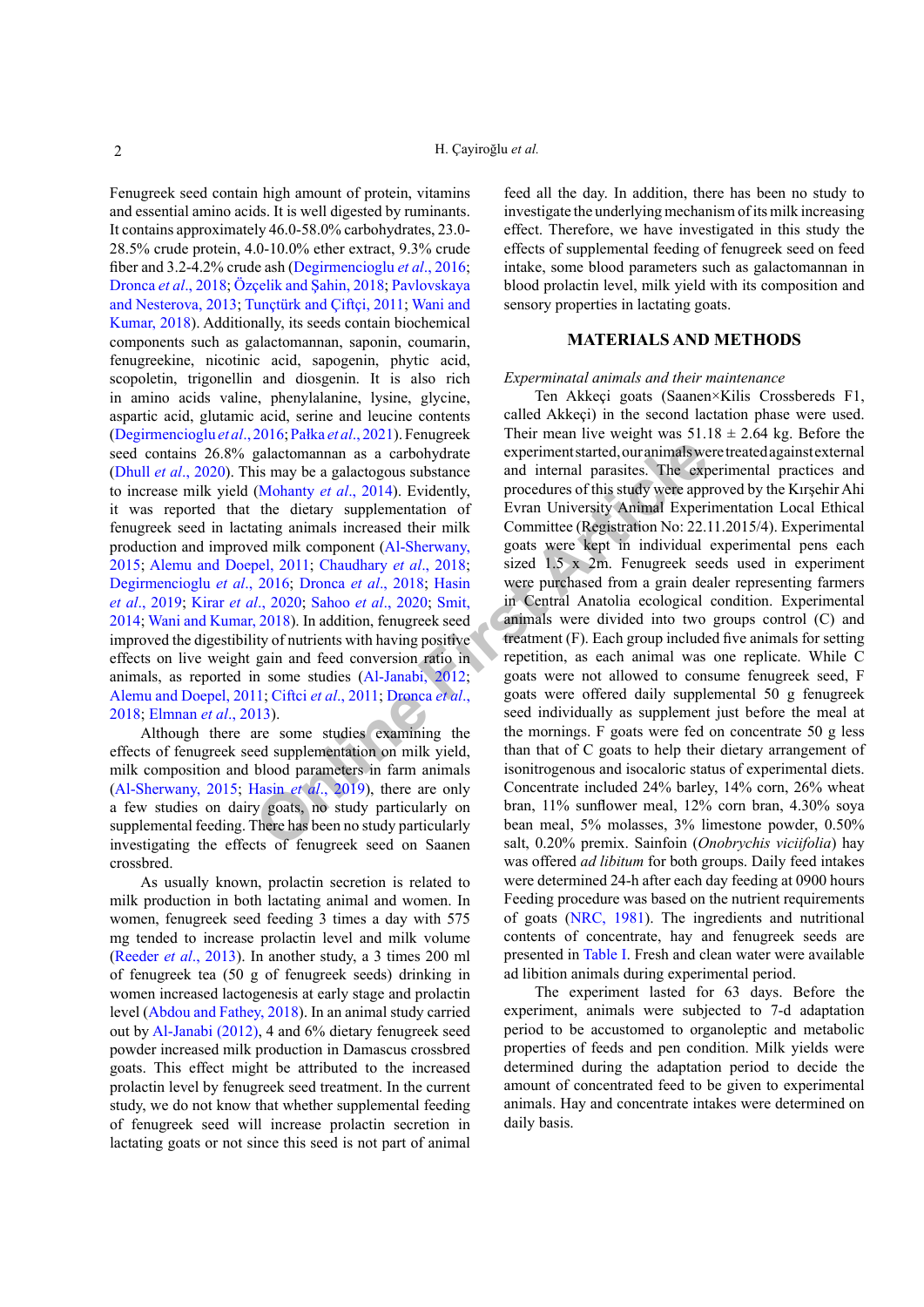#### *Nutritional analysis of animal feed*

Nutritional contents of hay, fenugreek seed and concentrate used in the trial ([Table I\)](#page-2-0) were determined by the methods reported in [AOAC \(1998\)](#page-6-12). Acid detergent fiber, neutral detergent fiber and acid detergent lignin analyses were determined by using ANKOM Fiber Analyzer device, based on the method reported by [Van Soest](#page-8-2) *et al*. (1991). Based on these chemical analysis, daily dry matter intake, organic matter intake, crude protein intake, ether extract intake, neutral detergent fiber intake and acid detergent fiber intake, metabolizable energy intake of animals were, also calculated.

The metabolizable energy (ME) content of feeds was calculated by using the following ME formula developed Turkish Standards Institute TSE 9610 for ruminant animals [\(TSE, 1991\)](#page-7-13).

<span id="page-2-0"></span>**Table I. The nutritional contents of concentrate, hay and fenugreek seed on dry matter basis.**

| Turkish Standards Institute TSE 9610 for ruminant animals<br>$(TSE, 1991)$ .<br>$ME (kcal/kg OM) = 3260 + 0.455(A) - 4.037(H) + 3.517(B)$<br>$ME (kcal/kg OM) = 3260 + 0.455A - 4.037H + 3.517B$<br>$A = Crude protein, g/kg organic matter = CP, g kg/OM$<br>$H = Crude fiber, g/kg organic matter = CF, g kg/OM$<br>$B =$ Ether extract, g/kg organic matter = EE, g kg/OM<br>Table I. The nutritional contents of concentrate, hay<br>and fenugreek seed on dry matter basis. |        |        |                                           | Organoleptic properties of milk<br>Organoleptic properties of r<br>by the method given by Temiz an<br>to determine whether there were<br>C and F milks with respect to sm<br>This evaluation was run in two<br>persons who were familiar with<br>milk. Odour, taste and appearanc<br>and scored between 1 and 10 (1=<br>for each character. |
|----------------------------------------------------------------------------------------------------------------------------------------------------------------------------------------------------------------------------------------------------------------------------------------------------------------------------------------------------------------------------------------------------------------------------------------------------------------------------------|--------|--------|-------------------------------------------|---------------------------------------------------------------------------------------------------------------------------------------------------------------------------------------------------------------------------------------------------------------------------------------------------------------------------------------------|
| Chemical contents, (g/kg)                                                                                                                                                                                                                                                                                                                                                                                                                                                        | trate  | hay    | <b>Concen- Sainfoin Fenugreek</b><br>seed | Statistical analysis<br>The data regarding routin<br>the same animal during the exp                                                                                                                                                                                                                                                         |
| Dry matter                                                                                                                                                                                                                                                                                                                                                                                                                                                                       | 913.3  | 880.9  | 938.5                                     | to Repeated Measurement Anal                                                                                                                                                                                                                                                                                                                |
| Organic matter                                                                                                                                                                                                                                                                                                                                                                                                                                                                   | 935.4  | 923.0  | 958.4                                     | of SPSS 17.0 for Windows. Tl<br>measurements were subjected to                                                                                                                                                                                                                                                                              |
| Crude protein                                                                                                                                                                                                                                                                                                                                                                                                                                                                    | 175.5  | 162.8  | 250.4                                     | within the same software.                                                                                                                                                                                                                                                                                                                   |
| Ether extract                                                                                                                                                                                                                                                                                                                                                                                                                                                                    | 51.5   | 28.6   | 58.6                                      |                                                                                                                                                                                                                                                                                                                                             |
| Crude fiber                                                                                                                                                                                                                                                                                                                                                                                                                                                                      | 89.5   | 451.1  | 171.2                                     | <b>RESULT</b>                                                                                                                                                                                                                                                                                                                               |
| Ash                                                                                                                                                                                                                                                                                                                                                                                                                                                                              | 64.6   | 77.0   | 41.6                                      |                                                                                                                                                                                                                                                                                                                                             |
| Nitrogen free extract                                                                                                                                                                                                                                                                                                                                                                                                                                                            | 618.9  | 280.5  | 531.4                                     | Milk profuction efficiency                                                                                                                                                                                                                                                                                                                  |
| Acid detergent fiber                                                                                                                                                                                                                                                                                                                                                                                                                                                             | 970.6  | 600.3  | 910.0                                     | The effects of supplementa<br>seed on feed intake, milk yield                                                                                                                                                                                                                                                                               |
| Neutral detergent fiber                                                                                                                                                                                                                                                                                                                                                                                                                                                          | 776.7  | 506.0  | 686.9                                     | presented in Table II.                                                                                                                                                                                                                                                                                                                      |
| Metabolizable energy for<br>ruminants <sup>1</sup> , (Kcal/kg OM)                                                                                                                                                                                                                                                                                                                                                                                                                | 2950.0 | 1362.0 | 2738.0                                    | As seen in Table II, the n<br>concentrate intakes and hay int                                                                                                                                                                                                                                                                               |

#### *Milk samples and analysis*

During the experiment, the animals were milked once a day at 08:00 am and recorded daily. Milk samples were taken once a week for their chemical analysis using the Funke Gerber LactoStar 3510 device. Fat corrected milk yield (FCM, 6%) was calculated by using the formula below:

 $FCM, 6\% = (0.28 + 0.12 * milk fat concentration; %$ ) \* milk yield, g/day)

Milk production efficiency was calculated according to the ratio of FCM g milk/g kcal ME [\(Kotsampasi](#page-7-1) *et al*.,

#### [2018;](#page-7-1) [Martins](#page-7-14) *et al*., 2021).

### *Biochemical analysis of blood*

Blood samples were taken from the vena jugularis veins of all animals after 2 h from morning feeding on 1st,  $14<sup>th</sup>$ ,  $28<sup>th</sup>$ ,  $42<sup>nd</sup>$  and  $56<sup>th</sup>$  day of experiment. The collected blood samples were centrifuged at 4000 rpm at 30 °C for 5 min. Serum was separated and then stored at -20 °C until analysis. Serum total protein, glucose, total cholesterol and triglyceride levels were measured with Olympus AU400 device using photometric method. Prolactin hormone levels were determined by the Roche Cobas 6000 analyzer using the CLIA method.

#### *Organoleptic properties of milk*

Organoleptic properties of milk samples were tested by the method given by [Temiz and Kezer \(2015\)](#page-7-15) in order to determine whether there were any differences between C and F milks with respect to smell, taste and appearance. This evaluation was run in two periods by 28 technical persons who were familiar with the sensory properties of milk. Odour, taste and appearance of milk were examined and scored between 1 and 10 (1=very bad, 10=very good) for each character.

# *Statistical analysis*

The data regarding routine measurements from the same animal during the experiment were subjected to Repeated Measurement Analysis in GLM Procedure of SPSS 17.0 for Windows. The data related to other measurements were subjected to One Way ANOVA test within the same software.

#### **RESULTS**

#### *Milk profuction efficiency*

The effects of supplemental feeding of fenugreek seed on feed intake, milk yield and its composition are presented in [Table II.](#page-3-0)

As seen in [Table II,](#page-3-0) the mean daily feed intakes, concentrate intakes and hay intakes in C and F group were as 2716.4 and 2876.4 (P<0.01); 717.8 and 725.1 (P>0.05); 1998.6 and 2151.3 (P<0.01), respectively. When calculated, the daily dry matter intakes, organic matter intakes, crude protein intakes, ether extract intakes, neutral detergent fiber intakes, acid detergent fiber intakes and metabolizable energy intakes in C and F groups were as 2416.1 and 2512.9 (P<0.01), 2238.2 and 2328.2 (P<0.01), 401.7 and 421.0 (P<0.01), 84.1 and 86.1 (P<0.05), 1400.0 and 1434.6 (P<0.05), 1693.2 and 1734.5 (P<0.01) and 1443.9 and 1464.6 (P>0.05), respectively [\(Table II](#page-3-0)).

Fenugreek seed supplementation increased both daily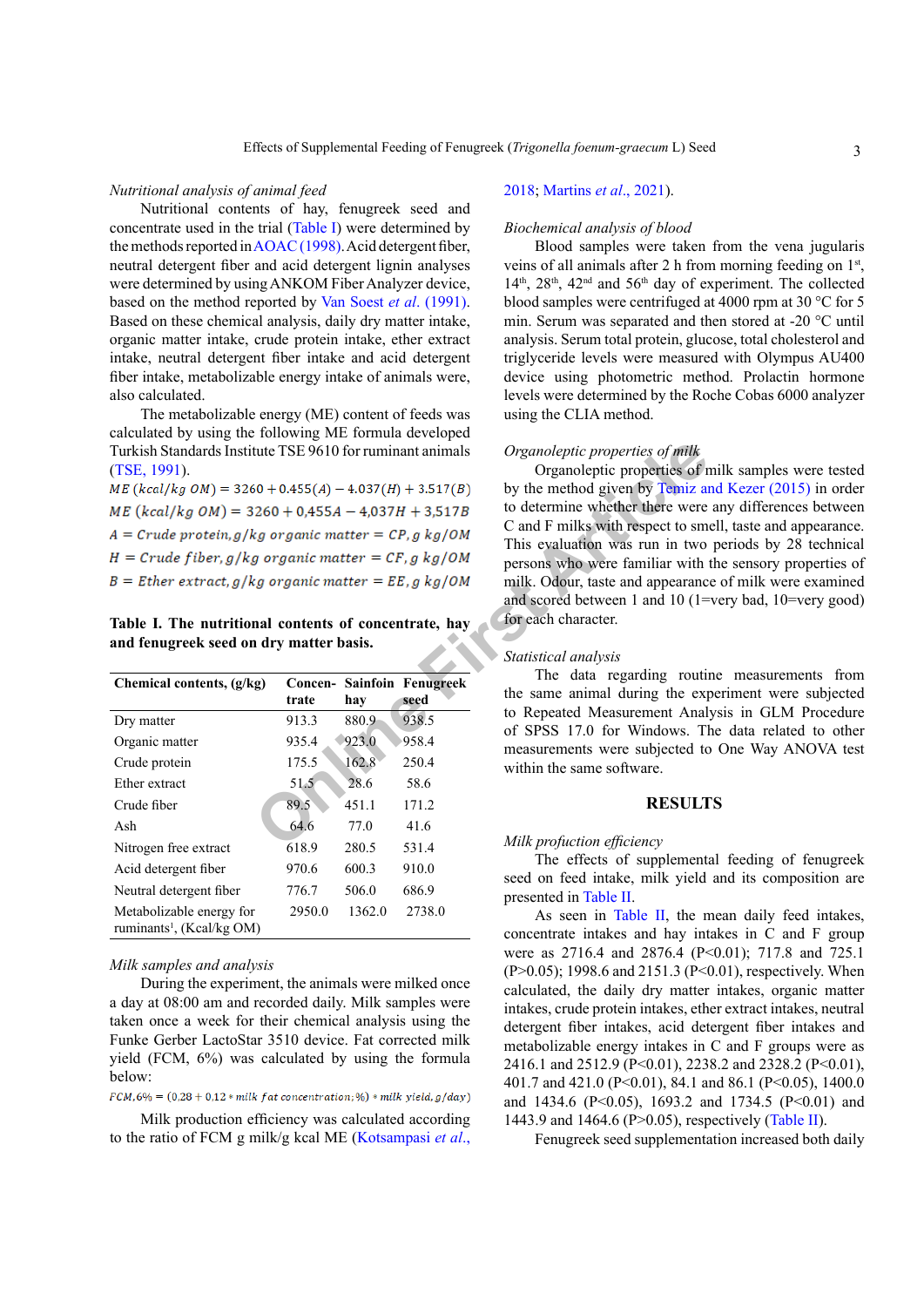milk yield and fat corrected milk yield (P<0.01). Daily milk yield of F goats was higher (1010.6 g) than that of C goats (879.7 g) (P<0.01). Fat corrected milk yield was higher in F goats (865.2 g) than that of C goats (780.0 g) (P<0.01). Total solids content of milk was higher in C goats (14.32%) compared to F goats  $(13.42\%)$  (P<0.01). Solids-not fat was determined in C goats (9.27%) compared to F goats  $(8.61\%)$  (P<0.01). Milk fat content in C goats was higher  $(5.05\%)$  than that of F goats  $(4.81\%)$  (P>0.05). Milk protein content was higher in C goats  $(4.04\%)$  than that  $(3.71\%)$ of F goats ( $P<0.01$ ). The higher milk lactose content was found in C goats  $(4.31\%)$  compared with F goats  $(3.97\%)$ (P<0.01). The higher milk ash was determined in F goats  $(1.00\%)$  compared with C goats  $(0.94\%)$  (P<0.01). Milk production efficiency was calculated as 0.54 and 0.59 in the C and F goats, respectively  $(P<0.01)$  (Table II).

<span id="page-3-0"></span>**Table II. Effect of supplemental fenugreek seed feeding on feed intake and milk yield performance of goats.**

| Parameters (per goat)                   | C     | F                         |      | <b>SEM P values</b> |
|-----------------------------------------|-------|---------------------------|------|---------------------|
| Daily intakes, g/d                      |       |                           |      |                     |
| Daily feed intake                       |       | 2716.4 2876.4 40.21 0.001 |      |                     |
| Concentrate intake                      | 717.8 | 725.1                     |      | $12.16$ 0.521       |
| Hay intake                              |       | 1998.6 2151.3 40.81 0.001 |      |                     |
| Dry matter intake                       |       | 2416.1 2512.9 44.93 0.006 |      |                     |
| Organic matter intake                   |       | 2238.2 2328.2 41.46 0.006 |      |                     |
| Crude protein intake                    |       | 401.7 421.0 7.43          |      | 0.002               |
| Ether extract intake                    | 84.1  | 86.1                      | 1.27 | 0.048               |
| Neutral detergent fiber intake          |       | 1400.0 1434.6 22.11       |      | 0.044               |
| Acid detergent fiber intake             |       | 1693.2 1734.5 26.33 0.045 |      |                     |
| Metabolizable energy intake,<br>kcal/d  |       | 1443.9 1464.6 20.74 0.198 |      |                     |
| Milk yield, g/d                         |       |                           |      |                     |
| Daily milk yield                        | 879.7 | 1010.6 23.61 0.002        |      |                     |
| Fat corrected milk (FCM), 6%            | 780.0 | 865.2                     |      | 18.47 0.007         |
| Milk composition, %                     |       |                           |      |                     |
| Total solids                            | 14.32 | 13.42                     |      | 0.138 0.001         |
| Solids-not fat                          | 9.27  | 8.61                      |      | 0.098 0.001         |
| Milk fat                                | 5.05  | 4.81                      |      | 0.062 0.074         |
| Milk protein                            | 4.04  | 3.71                      |      | 0.051 0.001         |
| Milk lactose                            | 4.31  | 3.97                      |      | 0.051 0.001         |
| Milk ash                                | 0.94  | 1.00                      |      | 0.012 0.001         |
| Milk production efficiency<br>$(MPE)^1$ | 0.54  | 0.59                      |      | 0.019 0.007         |

C, Control; F, Fenugreek seed; 1 MPE= FCM g milk/g kcal ME.

 As seen in [Figure 2](#page-3-1), fenugreek seed supplementation affected milk yield and fat corrected milk yield cumulatively. This effect is more visible during the first 3 weeks of experiment.



<span id="page-3-1"></span>Fig. 2. The effect of supplemental fenugreek seed feeding on daily milk yield (a) and fat corrected milk yield (b).

#### *Effect of fenugreek on biochemical component of blood*

The effects of supplemental fenugreek seed feeding on serum glucose, total cholesterol, total protein, and triglyceride and prolactin hormone levels in animals are presented in [Table III.](#page-4-0)

Overall mean of serum glucose levels were determined as  $53.68$  and  $55.72$  mg/dL (P $>0.05$ ); total cholesterol levels 56.32 and 58.96 mg/dL (P>0.05); total protein levels 7.33 and 7.39  $g/dL$  (P $> 0.05$ ); triglyceride levels 25.84 and 29.80 mg/dL (P=0.01) and prolactin hormone levels 0.073 and  $0.217$  ng/mL (P<0.01) in C and F goats, respectively. The effects of fenugreek seed supplementation on serum glucose, total cholesterol and protein levels in goat were not significantly different between experimental groups (P>0.05). However, triglyceride level was significantly different between groups (P<0.01). Similarly, prolactin hormone level was higher in F goats compared to C goats  $(P<0.05)$ .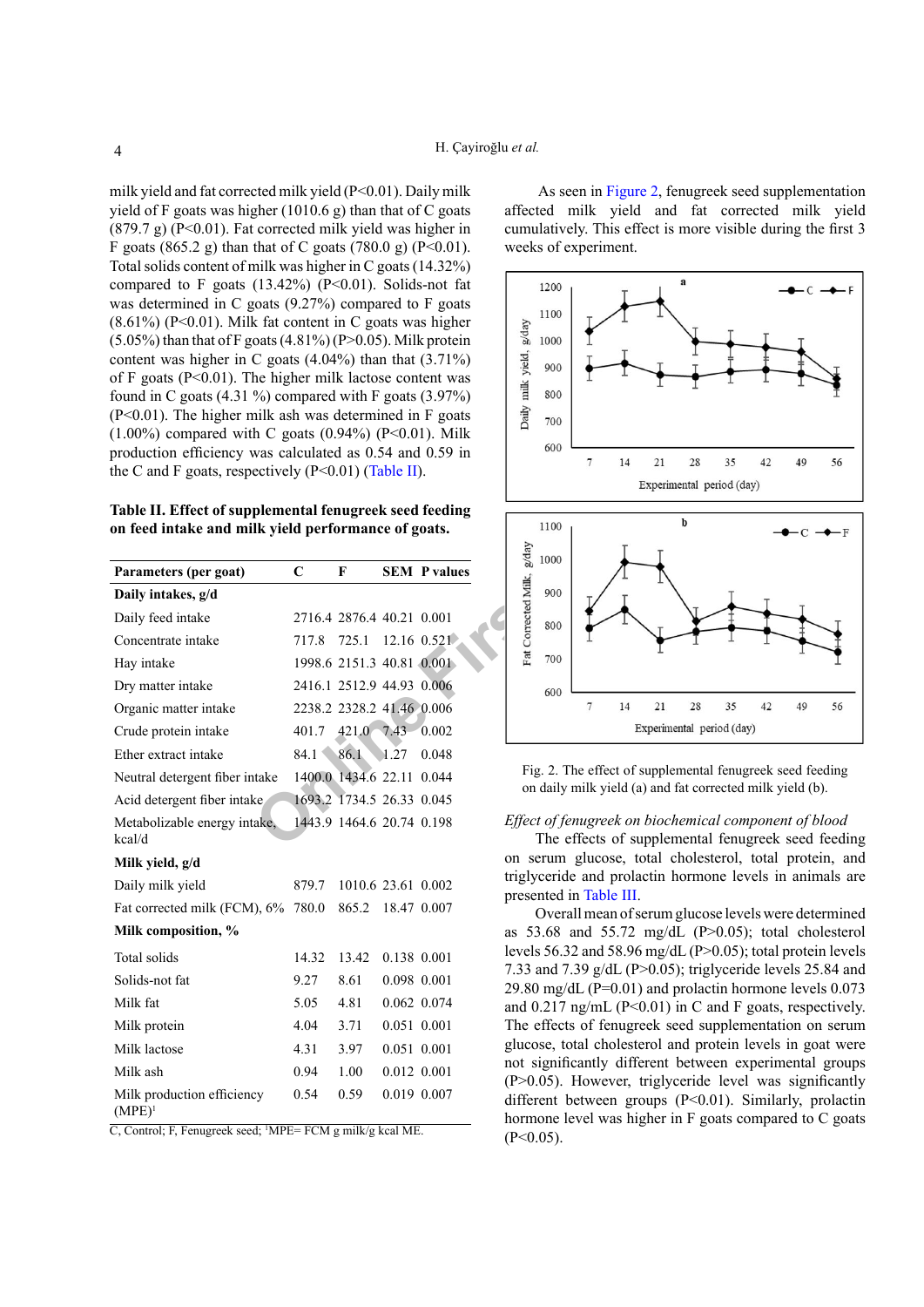<span id="page-4-0"></span>**Table III. The effects of supplemental fenugreek seed feeding on blood glucose, total cholesterol, protein, triglyceride and prolactin hormone levels in animals.**

| <b>Blood parameters</b>                | C    | F                 | Reference SEM P |       |             |
|----------------------------------------|------|-------------------|-----------------|-------|-------------|
|                                        |      |                   | range           |       | values      |
| Glucose, $(mg/dL)$                     |      | 53.68 55.72 50-75 |                 |       | 1.455 0.200 |
| Total cholesterol,                     | 56.2 |                   | 58.96 55-200    |       | 1.143 0.103 |
| (mg/dL)                                |      |                   |                 |       |             |
| Total protein, $(g/dL)$                |      | 7.33 7.39         | $6 - 7.9$       |       | 0.076 0.659 |
| Triglyceride, (mg/dL) 25.84 29.80 0-25 |      |                   |                 | 1.954 | 0.010       |
| Prolactin hormone.                     |      | $0.073$ 0.217 -   |                 |       | 0.036 0.037 |
| (ng/mL)                                |      |                   |                 |       |             |

C, control; F, fenugreek seed.

According to [Figure 3](#page-4-1), fenugreek seed feeding increased blood prolactin hormone level 3-6 times in F goats compared to control. This efficacy of fenugreek seed was increased during experiment period.



<span id="page-4-1"></span>Fig. 3. The effects of supplemental fenugreek seed feeding on blood prolactin level in goats.

#### *Sensory analysis of milk*

The sensory analysis results of experimental milk comaped with pasteurized cow's milk are given in [Table](#page-4-2) [IV.](#page-4-2) There was no difference among milks obtained from animals consuming and not consuming fenugreek seeds, and pasteurized cow milk, in terms of their smell, taste and appearance characteristics.

<span id="page-4-2"></span>**Table IV. Sensory analysis results of C and F milks compared to pasteurized cow's milk.**

| <b>Milk</b> | N  | Odour | <b>Taste</b> | Appearance |
|-------------|----|-------|--------------|------------|
| C           | 28 | 7.68  | 6.71         | 8.68       |
| F           | 28 | 7.04  | 6.79         | 8.50       |
| Cow milk    | 28 | 6.82  | 7.11         | 8 7 1      |
| <b>SEM</b>  |    | 0.234 | 0.274        | 0.150      |
| P values    |    | 0.300 | 0.827        | 0.827      |

C, control; F, fenugreek seed.

#### **DISCUSSION**

Fenugreek seed supplementation did not cause any illness in treated goats since all experimental animals were healthy during experimental period. Namely, F goats were healthy and having good welfare as much as C goats due to unchanged blood parameters such as glucose, cholesterol and protein. Therefore, it can be said that fenugreek seed can be used as dietary ingredients or additives in the small ruminant diets.

**Solution** Supplemental Fenigneck seed feeding of consumption of hay comparectin hormone level 3-6 times in F due to appetitive effect of fening the seed area in div supplement period.<br>
This efficacy of feningerek seed 200 Fenugreek seed feeding increased daily feed intakes, hay intakes and dry matter intake significantly without affecting concentrate intakes. The higher daily feed and dry matter intakes in F goats can be explained higher tendency of consumption of hay compared to control, more likely, due to appetitive effect of fenugreek seed [\(Sahin](#page-7-16) *et al*., 2003). The increase in dry matter intake was the results of more consumption of hay by F goats. This might be due to the organoleptic properties of fenugreek seed. For this reason, F goats consumed more hay to get rid of bitter taste of fenugreek seed. Actually, fenugreek seeds contains some bitter substances such as protodioscin, which is a furostanol saponin [\(Wani and Kumar, 2018\)](#page-8-1). The increase in dry matter intake naturally reflected to the other nutrients. Likewise, fenugreek seed supplementation tended to increase organic matter intake, crude protein intake, ether extract intake, neutral detergent fiber intake and acid detergent fiber intake in goats. These results were similar to the findings of Elmnan *et al*. (2013), which reported that the supplementation of fenugreek seed increased dry matter and crude protein intakes. Our F goats increased macronutrient intakes without affecting metabolizable energy intake by slightly showing preference between concentrate and hay. Goats have the ability to make diets, which make them physiologically, and metabolically more comfortable (Görgülü *et al*., 2008). At the same time, apart from arranging bitter taste, F goats, most likely, had tuned their diets to compensate the nutritional requirements increased by the increased milk yield, as seen in their higher milk production efficiency value.

> Fenugreek seed feeding increased daily milk yield  $(P<0.01)$  and fat corrected milk yield  $(P<0.01)$  ([Fig. 2](#page-3-1)). These findings are consistent with the results of [Smit](#page-7-10) [\(2014\)](#page-7-10), [Al-Sherwany \(2015\),](#page-6-6) [Degirmencioglu](#page-6-4) *et al*. [\(2016\)](#page-6-4) and Kirar *et al*[. \(2020\)](#page-7-8), who found that there was significant increase on milk yield with fenugreek seed feeding in animals. This can be explained by the increased blood prolactin hormone level in F goats. Indeed, prolactin hormone is well known to be mammogenetic and lactogenic in mammalian farm animals. Related to milk production, prolactin affects feed intake to fulfill their nutritional requirements for increased milk synthesis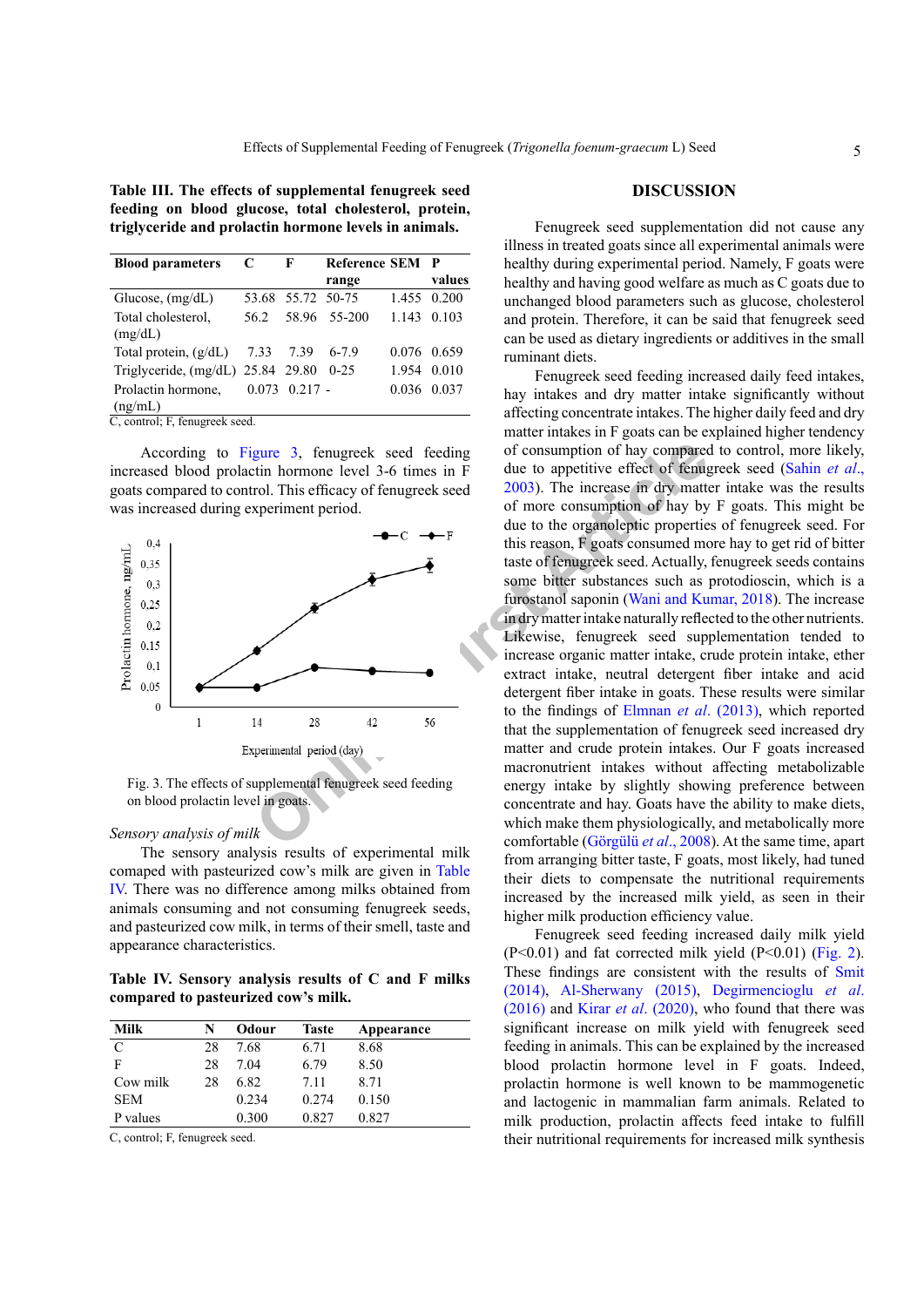[\(Lacasse](#page-7-17) *et al*., 2016). Likewise, [Al-Janabi \(2012\)](#page-6-8) found out that the dietary inclusion of 4 and 6% fenugreek seed powder increased milk production in Damascus crossbred goats. He suggested that this effect might be attributed to the increased prolactin level by fenugreek seed inclusion. Similarly, in sheep, the oral administration of fenugreek seed (2.5 and 5.0 g/kg bodyweight/day) for 7 weeks increased both prolactin hormone level and, consequently, milk yield ([Hassan](#page-6-14) *et al*., 2012). These similarities showed that fenugreek seed affect milk yield via prolactin hormone.

Fenugreek seed feeding increased milk yield and fat corrected milk yield cumulative manner during the experimental period. Its effect is more predominant during the first 3 weeks of experiment. This result showed that the degree of the effects of fenugreek seed supplementation on milk yield was gradually decreased after 3 weeks of experiment, but cumulatively showed difference between C and F goats. Similar effect was seen in women subjects that fenugreek seed tea increased lactogenesis just after postpartum period (Abdou and Fathey, 2018). In the current study, the increased prolactin level may had kept the effect of fenugreek seed on milk yield at the same level, as seen in [Figure 2.](#page-3-1) In another study, the effect of fenugreek on milk synthesis was explained as fenugreek might extend the duration of peak milk synthesis through modulation of the insulin/GH/IGF-1 axis and increase milk ejection by activation of oxytocin secretion (Sevrin *et al*., 2020).

Total solids content, solids-not fat, milk protein and lactose contents were decreased by fenugreek seed feeding due to the increased volume of milk compared to that of control goats (Table II). In other words, decrease in these contents could be explained by increased daily milk yield. The similar tendency was observed in milk fat without statistical significance  $(P>0.05)$ . In addition, milk ash content increased significantly by fenugreek seed feeding  $(P<0.01$ , Table II). This may be explained extra hay intake (plus fenugreek seed intake) in F goats. As is known, Ca content of legumes is quite high. Milk production efficiency was affected by fenugreek seed feeding significantly (P<0.01, [Table II](#page-3-0)).

Unlike fenugreek's hypoglycemic effects [\(Fazlani](#page-6-15) *et al*[., 2020\)](#page-6-15), fenugreek seed feeding did not affect serum glucose, total cholesterol and protein levels (P>0.05), while serum triglyceride (P<0.01) and prolactin levels significantly were increased by its feeding  $(P< 0.05, Table)$  $(P< 0.05, Table)$  $(P< 0.05, Table)$ [III\)](#page-4-0). Similarly, [Al-Janabi \(2012\)](#page-6-8) and Hasin *et al*[. \(2019\)](#page-6-7) reported that the supplementation of fenugreek seed increased blood prolactin levels, as found in the present study. The present prolactin concentration may be the result of the galactogogues substance of fenugreek seed, galactomannan [\(Mohanty](#page-7-7) *et al*., 2014). As previously discussed, the increased prolactin level may have triggered

increased daily milk yield in goats. Because prolactin plays an important role in regulating mammary function in ruminants. This hormone together with growth and leptin hormones regulates nutrient distribution to the udder [\(Smit,](#page-7-10)  [2014](#page-7-10)). This explain why the triglyceride concentration was high in the blood. Apart from prolactin and triglyceride concentration, our results are consistent with [Al-Sherwany](#page-6-6)  [\(2015\),](#page-6-6) who reported that the results of blood analysis that the treatment did not have any significant effect on blood parameters, showing that fenugreek seed feeding did not cause any metabolic problem in F goats.

of fenugreek seed supplementation<br>
or fenugreek seed supplementation<br>
dually decreased after 3 weeks of<br>
separately from the diet no mixing<br>
artively showed difference between<br>
style. This would be advantageous<br>
article wa Supplemental fenugreek seed feeding did not affect the organoleptic properties of milk with respect to smell, taste and appearance characteristics [\(Table IV](#page-4-2)). This might be due to the feeding method of fenugreek seed as separately from the diet no mixing in supplemental feeding style. This would be advantageous of supplemental feeding. This shows that the daily 50 g fenugreek seed feeding can increase milk yield of dairy animals without causing any negative consequences on odor, taste and appearance of milk. This gave nutritionist an opportunity to feed dairy animals with fenugreek seeds just before milking. It shows that fenugreek seed did not affect the aromatic and sensory characteristics of milk. However, we did not analyze the milk with respect to the biochemical content of fenugreek seed to say something about more tangible. That is why there is a need more study to monitor the biochemical contents of fenugreek seed in milk.

# **CONCLUSIONS**

Supplemental fenugreek seed feeding increased milk yield without causing any detrimental effects on lactating goats with respect to health, welfare and milk production efficiency. From this perspective, a 50 g fenugreek seed without subjecting to any processing can be applied as dietary supplement just before morning meal to improve milk yield in lactating goats, especially in dairy farm animals. This did not cause any anorexia. Goats show appetitive behavior when they grazed the small amount of medicinal plants in the nature. In the current study, we saw this in F goats in smaller extent. This application will increase the profitability of the animal farms. Beside, fenugreek seeds may be natural feed additive for ruminants. However, the more comprehensive studies are needed to determine the exact mechanism of its action in lactating animals.

#### **ACKNOWLEDGEMENTS**

We acknowledge the Kırşehir Ahi Evran University Office of Coordinatorship of Scientific Research Projects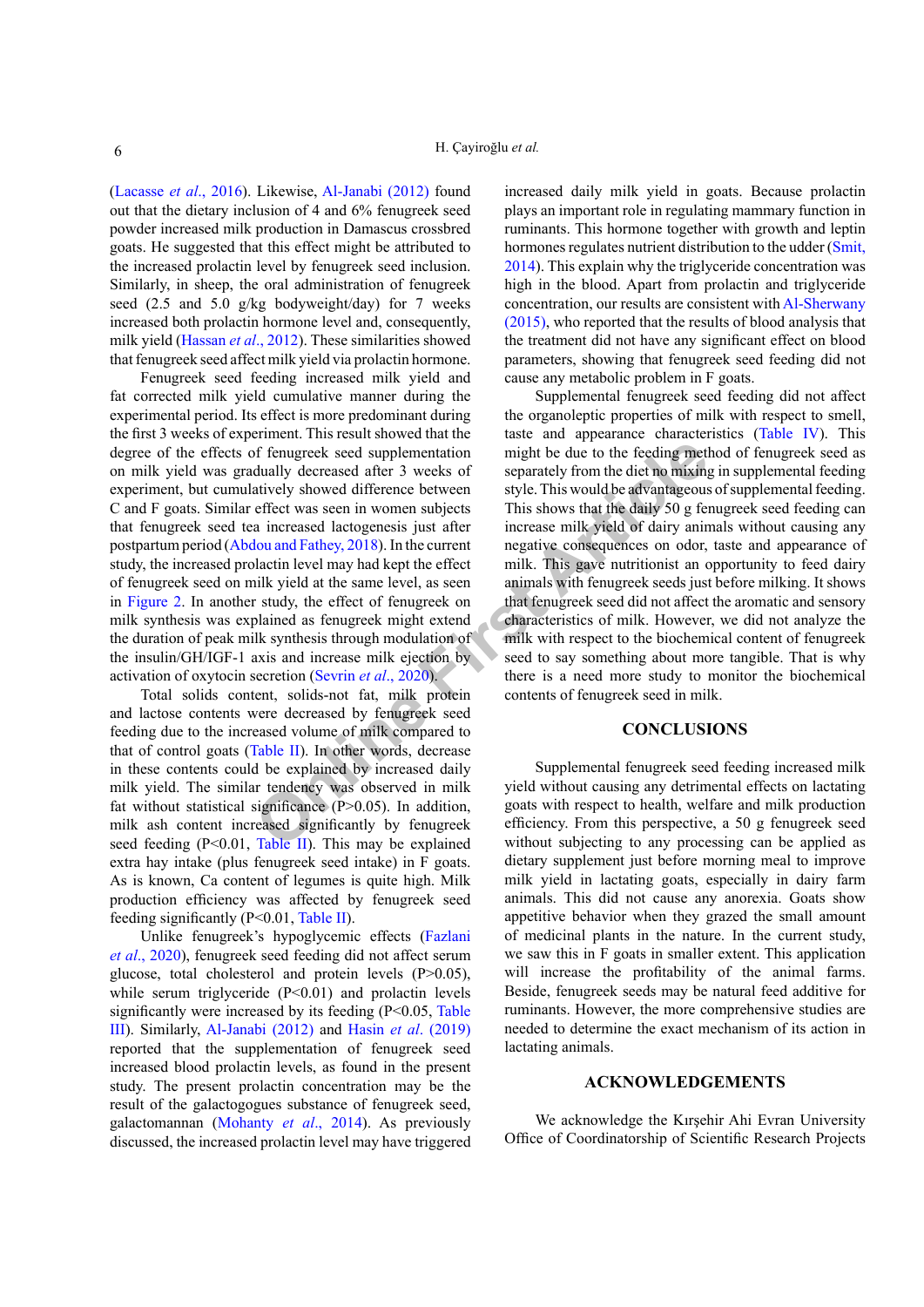(Project No: ZRT.A3.16.005) for the financial support of the study.

*Statement of conflict of interest* The authors have declared no conflict of interest.

# **REFERENCES**

- <span id="page-6-11"></span>Abdou, R.M., and Fathey, M., 2018. Evaluation of early postpartum fenugreek supplementation on expressed breast milk volume and prolactin levels variation. *Gaz. Egypt. Paediatr. Assoc*., **66**: 57-60. <https://doi.org/10.1016/j.epag.2018.07.003>
- <span id="page-6-3"></span>Alemu, A., and Doepel, L., 2011. Fenugreek (*Trigonella foenum-graecum* L.) as an alternative forage for dairy cows. *Animal*, **5**: 1370-1381. https://doi. [org/10.1017/S1751731111000322](https://doi.org/10.1017/S1751731111000322)
- <span id="page-6-8"></span>n L.) as an alternative forage for<br>
Ilmnan, A., Rewais, F., Else<br>
nimal, 5: 1370-1381. https://doi.<br>
Amasiab, E., 2013. Effects<br>
2. Techniq effects of fenugreek (*Trigonella fooline allead the concella foremary accum*) on<br> Al-Janabi, A., 2012. Feeding effects of fenugreek seeds (*Tringonella foenum-graceum*) on lactation performance, some serum constituents and prolactin hormone level in damascus crossbred goats. *Diyala Agric. Sci. J*., **4**: 1-8. https://pdfs.semanticscholar.org/7467/ [b88f24e120b18f08e19c0b10fe863ae9d587.pdf,](https://pdfs.semanticscholar.org/7467/b88f24e120b18f08e19c0b10fe863ae9d587.pdf) Access Date: 22.07.2020
- <span id="page-6-6"></span>Al-Sherwany, D., 2015. Feeding effects of fenugreek seeds on intake, milk yield, chemical composition of milk and some biochemical parameters in Hamdani ewes. *Al-Anbar J. Vet. Sci*., **8**: 49-54. https://www. [iasj.net/iasj?func=fulltext&aId=107599](https://www.iasj.net/iasj?func=fulltext&aId=107599), Access date: 22.07.2020
- <span id="page-6-12"></span>AOAC, 1998. *Official methods of analysis.* 16th Edition, 4th Revision, Washington, D.C.,
- <span id="page-6-1"></span>Chaudhary, S., Chaudhary, P.S., Chikara, S.K., Sharma, M.C., and Iriti, M., 2018. Review on Fenugreek (*Trigonella foenum-graecum* L.) and its important secondary metabolite diosgenin. *Not. Bot. Hortic. Agrobot. Cluj. Napoca*., **46**: 22-31. [https://doi.](https://doi.org/10.15835/nbha46110996) [org/10.15835/nbha46110996](https://doi.org/10.15835/nbha46110996)
- <span id="page-6-9"></span>Ciftci, O.N., Przybylski, R., Rudzinska, M., and Acharya, S., 2011. Characterization of fenugreek (*Trigonella foenum-graecum*) seed lipids. *J. Am. Oil Chem. Soc*., **88**: 1603-1610. [https://doi.](https://doi.org/10.1007/s11746-011-1823-y) [org/10.1007/s11746-011-1823-y](https://doi.org/10.1007/s11746-011-1823-y)
- <span id="page-6-4"></span>Degirmencioglu, T., Unal, H., Ozbilgin, S., and Kuraloglu, H., 2016. Effect of ground fenugreek seeds (*Trigonella foenum-graecum*) on feed consumption and milk performance in Anatolian water buffaloes. *Arch. Anim. Breed*., **59**: 345-349. <https://doi.org/10.5194/aab-59-345-2016>
- <span id="page-6-5"></span>Dhull, S.B., Sandhu, K.S., Punia, S., Kaur, M., Chawla, P., and Malik, A., 2020. Functional, thermal and

rheological behavior of fenugreek (*Trigonella foenum–graecum* L.) gums from different cultivars: A comparative study. *Int. J. Biol. Macromol*., **159**: 406-414. [https://doi.org/10.1016/j.](https://doi.org/10.1016/j.ijbiomac.2020.05.094) [ijbiomac.2020.05.094](https://doi.org/10.1016/j.ijbiomac.2020.05.094)

- <span id="page-6-2"></span>Dronca, D., Pacala, N., Stef, L., Pet, I., Bencsik, I., Dumitrescu, G., Nicula, M., Marcu, A., Ciochina-Petculescu, L., Caraba, V., Oprea, A. and Mirela, A., 2018. Fenugreek-a dietary alternative component in animal feed. *Sci. Pap. Anim. Sci. Biotechnol. Lucrari Stiintifice Zoot. Biotehnol*., **51**: [https://pdfs.semanticscholar.org/](https://pdfs.semanticscholar.org/dd50/1de13c1b798082d65175c1bf439c4e9cf362.pdf) [dd50/1de13c1b798082d65175c1bf439c4e9cf362.](https://pdfs.semanticscholar.org/dd50/1de13c1b798082d65175c1bf439c4e9cf362.pdf) [pdf](https://pdfs.semanticscholar.org/dd50/1de13c1b798082d65175c1bf439c4e9cf362.pdf), Access date: 22.07.2020
- <span id="page-6-10"></span>Elmnan, A., Rewais, F., Elseed, A., Mahala, A., and Amasiab, E., 2013. Effect of supplementation of fenugreek (*Trigonella foenum-graecum* L.) seeds on feed intake, digestibility, N-balance and rumen environment of Nubian goats*. Int. J. Dev. Sustain*., **2**: 1214-1223. [https://isdsnet.com/ijds-v2n2-57.pdf](https://isdsnet.com/ijds-v2n2-57.pdf ) Access date: 22.07.2020
- <span id="page-6-15"></span>Fazlani, T.A., Baloch, J.A., Arijo, A.G., Memon, M.I., Mangi, R., Shahwani, P., Kasi, A.K., Kakar, R.S. and Soomro, J., 2020. Blood glucose-lowering mechanism action offenugreek andmetformin in albino rats. *Pure appl. Biol*., **9**: 1667-1672. [https://](https://doi.org/10.19045/bspab.2020.90176) [doi.org/10.19045/bspab.2020.90176](https://doi.org/10.19045/bspab.2020.90176)
- <span id="page-6-0"></span>Goetsch, A.L., 2019. Recent research of feeding practices and the nutrition of lactating dairy goats. *J. appl. Anim. Res*., **47**: 103-114. [https://doi.org/10.](https://doi.org/10.1080/09712119.2019.1580585) 1080/09712119.2019.1580585
- <span id="page-6-13"></span>Görgülü, M., Boğa, M., Şahin, A., Serbester, U., Kutlu, H.R., and Şahinler, S., 2008. Diet selection and eating behaviour of lactating goats subjected to time restricted feeding in choice and single feeding system. *Small Rumin. Res*., **78**: 41-47. [https://doi.](https://doi.org/10.1016/j.smallrumres.2008.04.004) [org/10.1016/j.smallrumres.2008.04.004](https://doi.org/10.1016/j.smallrumres.2008.04.004)
- <span id="page-6-7"></span>Hasin, D., Pampori, Z.A., Ahmad, S.A., Aarif, O., Bhat, I.A., and Abdullah, M., 2019. Milk production and hormonal profile as affected by Fenugreek supplementation in lactating goats of Kashmir valley. *Biol. Rhythm Res*., pp. 1-8. [https://doi.org/](https://doi.org/10.1080/09291016.2019.1608732) [10.1080/09291016.2019.1608732](https://doi.org/10.1080/09291016.2019.1608732)
- <span id="page-6-14"></span>Hassan, S.A.A., Shaddad, S.A.I., Salih, K., Muddathir, A.H., Kheder, S.I., and Barsham, M.A., 2012. Effects of oral administration of (Fenugreek `seeds) on galactagogue, body weight and hormonal *Trigonella foenumgraecum L*. levels in Sudanese desert sheep. *J. Pharm. Biomed. Sci*., **22**: 1-5. [http://www.jpbms.](http://www.jpbms.info/index.php?option=com_docman&task=doc_download&gid=615&Itemid=48) [info/index.php?option=com\\_docman&task=doc\\_](http://www.jpbms.info/index.php?option=com_docman&task=doc_download&gid=615&Itemid=48) [download&gid=615&Itemid=48](http://www.jpbms.info/index.php?option=com_docman&task=doc_download&gid=615&Itemid=48), Access date: 22.07.2020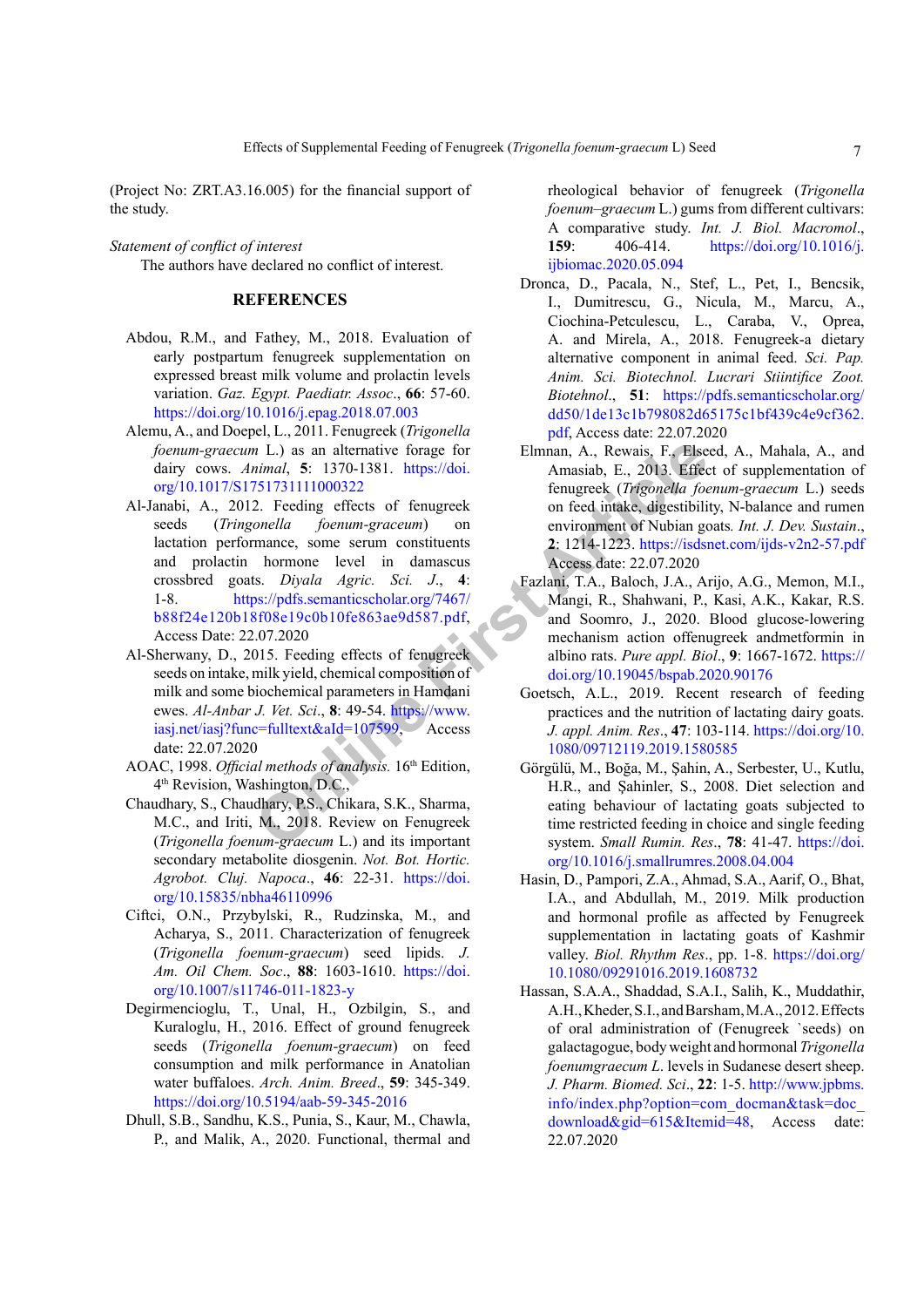- <span id="page-7-3"></span>Khattab, H., El-Nor, S.A., Kholif, S., El-Sayed, H., El-Shaffy, O.A., and Saada, M., 2010. Effect of different additive sources on milk yield and composition of lactating buffaloes. *Livest. Sci*., **131**: 8-14. <https://doi.org/10.1016/j.livsci.2010.02.016>
- <span id="page-7-0"></span>Kholif, A.E., Matloup, O.H., Morsy, T.A., Abdo, M.M., Elella, A.A., Anele, U.Y., and Swanson, K.C., 2017. Rosemary and lemongrass herbs as phytogenic feed additives to improve efficient feed utilization, manipulate rumen fermentation and elevate milk production of Damascus goats. *Livest. Sci*., **204**: 39-46. <https://doi.org/10.1016/j.livsci.2017.08.001>
- <span id="page-7-8"></span>Kirar, M., Ghosh, S., Baghel, R.P., Jain, A., Lakhani, G.P., and Roy, B., 2020. Effect of Fenugreek (Methi) seed supplementation on performance of lactating Murrah buffaloes. *Buffalo Bull*., **39**: 175- 182. http://kuojs.lib.ku.ac.th/index.php/BufBu/ [article/view/605/1746](http://kuojs.lib.ku.ac.th/index.php/BufBu/article/view/605/1746), Access date: 22.07.2020
- <span id="page-7-1"></span>**Examplementation on performanc[e](https://doi.org/10.1007/s11130-021-00901-y) of**<br> **France.** Int. J. Agric. Biosy<br>
humidiology. Iib.ku.ac.th/index.php/BufBu/<br>
2013. The effect of fenugrals in model polarity and prolocular and production levels in model<br>
Signification Kotsampasi, B., Tsiplakou, E., Christodoulou, C., Mavrommatis, A., Mitsiopoulou, C., Karaiskou, C., and Bampidis, V., 2018. Effects of dietary orange peel essential oil supplementation on milk yield and composition, and blood and milk antioxidant status of dairy ewes. *Anim. Feed Sci. Tech*., **245**: 20-31. <https://doi.org/10.1016/j.anifeedsci.2018.08.007>
- <span id="page-7-2"></span>Kwan, S.H., and Abdul-Rahman, P.S., 2021. Clinical study on plant galactagogue worldwide in promoting women's lactation: A scoping review. *Pl. Fds. Hum. Nutr*., **76**: 257-269. https://doi. [org/10.1007/s11130-021-00901-y](https://doi.org/10.1007/s11130-021-00901-y)
- <span id="page-7-17"></span>Lacasse, P., Ollier, S., Lollivier, V., and Boutinaud, M., 2016. New insights into the importance of prolactin in dairy ruminants. *J. Dairy Sci*., **99**: 864-874. <https://doi.org/10.3168/jds.2015-10035>
- <span id="page-7-14"></span>Martins, A.S., Polizel, D.M., Oliveira, G.B., Barroso, J.P.R., Ferraz, M.V.D.C., Miszura, A.A., Baggio, M., Ferreira, E.M. and Pires, A.V., 2021. Narasin improves ewe milk yield efficiency and may affect performance of lambs. *Sci. Agric*., **79**: [https://doi.](https://doi.org/10.1590/1678-992x-2020-0334) [org/10.1590/1678-992x-2020-0334](https://doi.org/10.1590/1678-992x-2020-0334)
- <span id="page-7-7"></span>Mohanty, I., Senapati, M.R., Jena, D., and Behera, P.C., 2014. Ethnoveterinary importance of herbal galactogogues. A review. *Vet. World*, **7**: 325-330. <https://doi.org/10.14202/vetworld.2014.325-330>
- <span id="page-7-12"></span>NRC, 1981. *Nutrient requirements of goats: Angora, dairy, and meat goats in temperate and tropical countries*. National Academy of Sciences, National Research Council. Washington, DC, pp. 2–53.
- <span id="page-7-5"></span>Özçelik, Ş.N., and Şahin, A., 2018. Determination of nutrient contents and *in vitro* digestibility of fenugreek (*Trigonella Foenum-Graecum* L*.*) forage and seed (Çemen (*Trigonella Foenum-Graecum*

L.) otunun ve tohumunun besin madde içerikleri ve *in vitro* sindirilebilirliğinin belirlenmesi). *J. Anim. Sci. Prod*., **1**: 25-35. [https://dergipark.org.](https://dergipark.org.tr/en/download/article-file/896054) [tr/en/download/article-file/896054](https://dergipark.org.tr/en/download/article-file/896054), Access date: 22.07.2020

- <span id="page-7-4"></span>Pałka, S.E., Otwinowska-Mindur, A., Migdał, L., Kmiecik, M., and Wojtysiak, D., 2021. Effect of a diet supplemented with Nettle (*Urtica dioica* L.) or Fenugreek (*Trigonella foenum-graecum* L.) on the post-slaughter traits and meat quality parameters of termond white rabbits. *Animals*, **11**: 1566. [https://](https://doi.org/10.3390/ani11061566) [doi.org/10.3390/ani11061566](https://doi.org/10.3390/ani11061566)
- <span id="page-7-6"></span>Pavlovskaya, E.F.A., and Nesterova, I.M., 2013. Fenugreek in the ecological areas of Belarus and France. Int. *J. Agric. Biosyst. Eng*., **7**: 758-762.
- <span id="page-7-11"></span>Reeder, C., LeGrand, A., and O'Connor-Von, S.K., 2013. The effect of fenugreek on milk production and prolactin levels in mothers of preterm infants. *Clin. Lact*., **4**: [https://doi.org/10.1891/2158-](https://doi.org/10.1891/2158-0782.4.4.159) 0782.4.4.159
- <span id="page-7-16"></span>Sahin, A., Keskin, M., and Bicer, O., 2003. Responses of lambs to the dietary inclusion of *Trigonella Feonum Graceum* L. *J. Anim. Vet. Adv*., **2**: 74- 75. [https://agris.fao.org/agris-search/search.](https://agris.fao.org/agris-search/search.do?recordID=DJ2012063489) do?recordID=DJ2012063489, Access date: 22.07.2020
- <span id="page-7-9"></span>Sahoo, R., Nayyar, S., Singh, C., Kaswan, S., Sodhi Kakkar, S., and Jindal, R., 2020. Effect of fenugreek seeds and probiotic supplementation on antioxidant status and milk production in heat stressed Beetal Goats. *Indian J. Anim. Res*., **54**: 1379-1384. [https://](https://doi.org/10.18805/ijar.B-3892) doi.org/10.18805/ijar.B-3892
- <span id="page-7-18"></span>Sevrin, T., Boquien, C.Y., Gandon, A., Grit, I., de Coppet, P., Darmaun, D., and Alexandre-Gouabau, M.C., 2020. Fenugreek stimulates the expression of genes involved in milk synthesis and milk flow through modulation of insulin/GH/IGF-1 axis and oxytocin secretion. *Genes*, **11**: 1208. [https://doi.](https://doi.org/10.3390/genes11101208) [org/10.3390/genes11101208](https://doi.org/10.3390/genes11101208)
- <span id="page-7-10"></span>Smit, H.P.J., 2014. *The effect of a natural feed additive, fenugreek, on feed digestibility and milk response in dairy goats*. (MSc thesis). Stellenbosch: Stellenbosch University, Retrieved from [http://](http://scholar.sun.ac.za/handle/10019.1/96003) [scholar.sun.ac.za/handle/10019.1/96003](http://scholar.sun.ac.za/handle/10019.1/96003)
- <span id="page-7-15"></span>Temiz, H., and Kezer, G., 2015. Effects of fat replacers on physicochemical, microbial and sensorial properties of kefir made using mixture of cow and goat's milk. *J. Fd. Process. Preserv*., **39**: 1421- 1430.<https://doi.org/10.1111/jfpp.12361>
- <span id="page-7-13"></span>TSE, 1991. *Metabolic energy determination of animal feeds (chemical method), TSE 9610*. (In Turkish: Hayvan Yemleri Metabolik (Çevrilebilir) Enerji

8